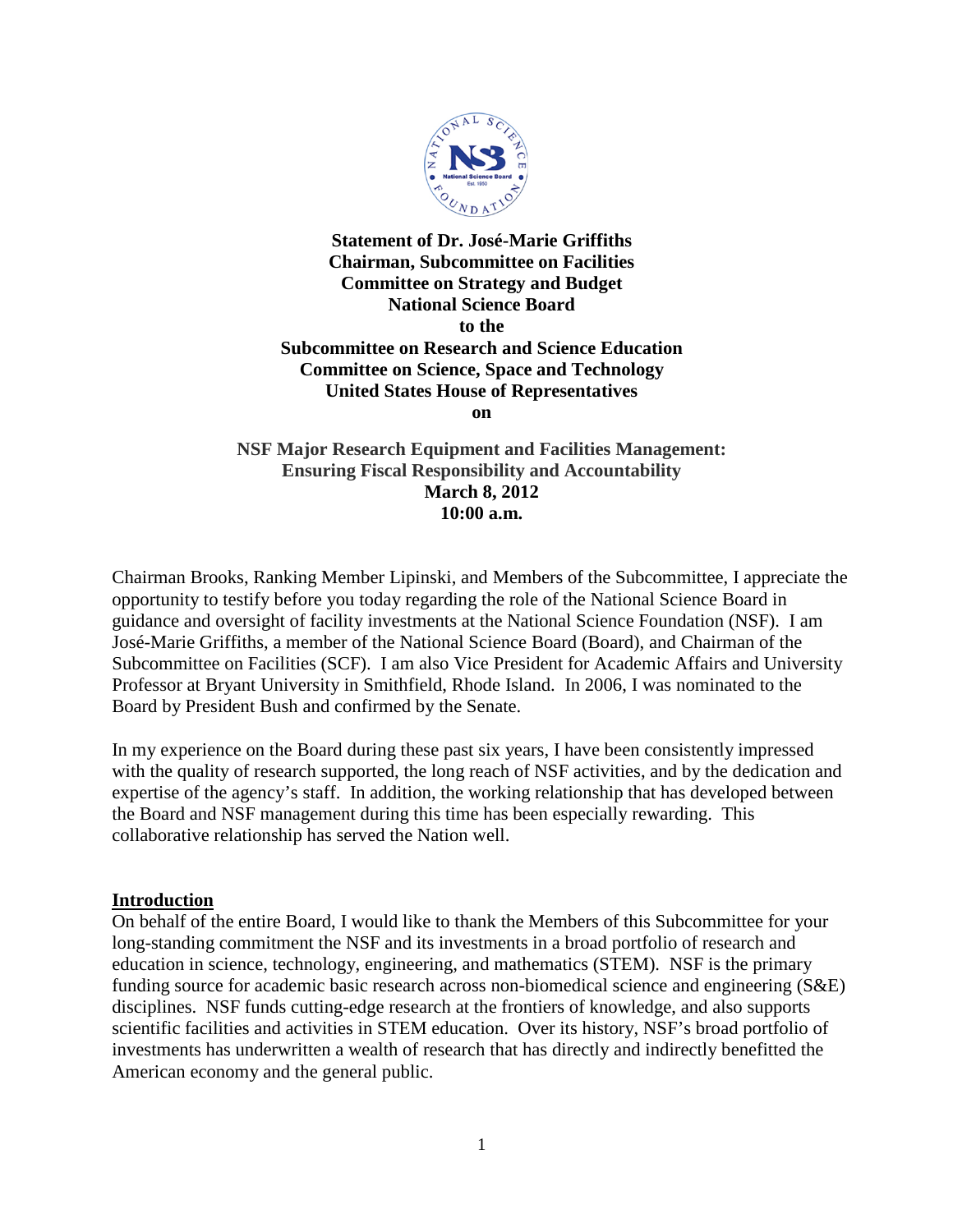When Congress established NSF in 1950, it defined dual responsibilities for the National Science Board. First, the Board was to oversee the activities of, and establish the policies for, the National Science Foundation. Second, the Board was to serve as an advisory body to the President and Congress on national policy issues related to science and engineering and education in science and engineering. For today's testimony, I'd like to focus on our first responsibility, that of oversight of NSF, and more specifically, the Board's role in management of the facilities portfolio.

Leading-edge research infrastructure, including facilities and instrumentation, is essential to researchers working at the frontier of science and engineering, and is critical to maintaining U.S. leadership in science and engineering. Entire fields of research now depend upon access to new generations of research facilities, most of which are large and complex with a significant information technology component.

## **Board MREFC Review**

The Board's oversight of the Major Research Equipment and Facilities Construction (MREFC) account involves approval of NSF-proposed projects for inclusion in future budget requests to Congress, approval of the funding priority list for previously approved MREFC projects that have not yet been funded by Congress, and approval for release of congressionally-appropriated MREFC funds to an NSF awardee. Each of the three projects that are testifying with us today, the Ocean Observatories Initiative, the National Ecological Observatory Network, and IceCube all received Board scrutiny and approval.

MREFC projects are high profile, high cost activities that are unique, meaning that they require considerable research and development in the design stage. In my time on the Board, the agency has made great strides in overseeing both the design and construction of these critical facilities. Since these types of projects often require significant taxpayer funds, the Board and the Foundation invest substantial efforts to review scientific needs, construction costs, and operations and maintenance costs in the MREFC process.

While construction of major facilities is supported through NSF's MREFC appropriations account, NSF funds the pre-construction design and operational activities predominantly from its Research and Related Activities account (R&RA). Pre-construction planning and design phases for developing MREFC projects usually require significant levels of funding from the R&RA account. This R&RA commitment helps to ensure community involvement in and support for the proposed facility.

As part of congressional guidance to NSF to strengthen its management of facility activities, in 2002 Congress requested Board oversight for the MREFC appropriations account. NSF was also instructed to limit its use of the MREFC account is to the acquisition, construction, and commissioning of large scale research facilities. Planning, design, operations, and maintenance costs were to be funded from the R&RA appropriations account.

Subsequent reports from the National Academy of Sciences and the National Science Board in 2004 and 2005 respectively provided guidance to NSF on prioritization of facility projects after Congress became concerned about a backlog of Board-approved MREFC projects that had not received funding. The Board's report in particular committed NSF and the Board to specific criteria for approving and prioritizing large facility projects.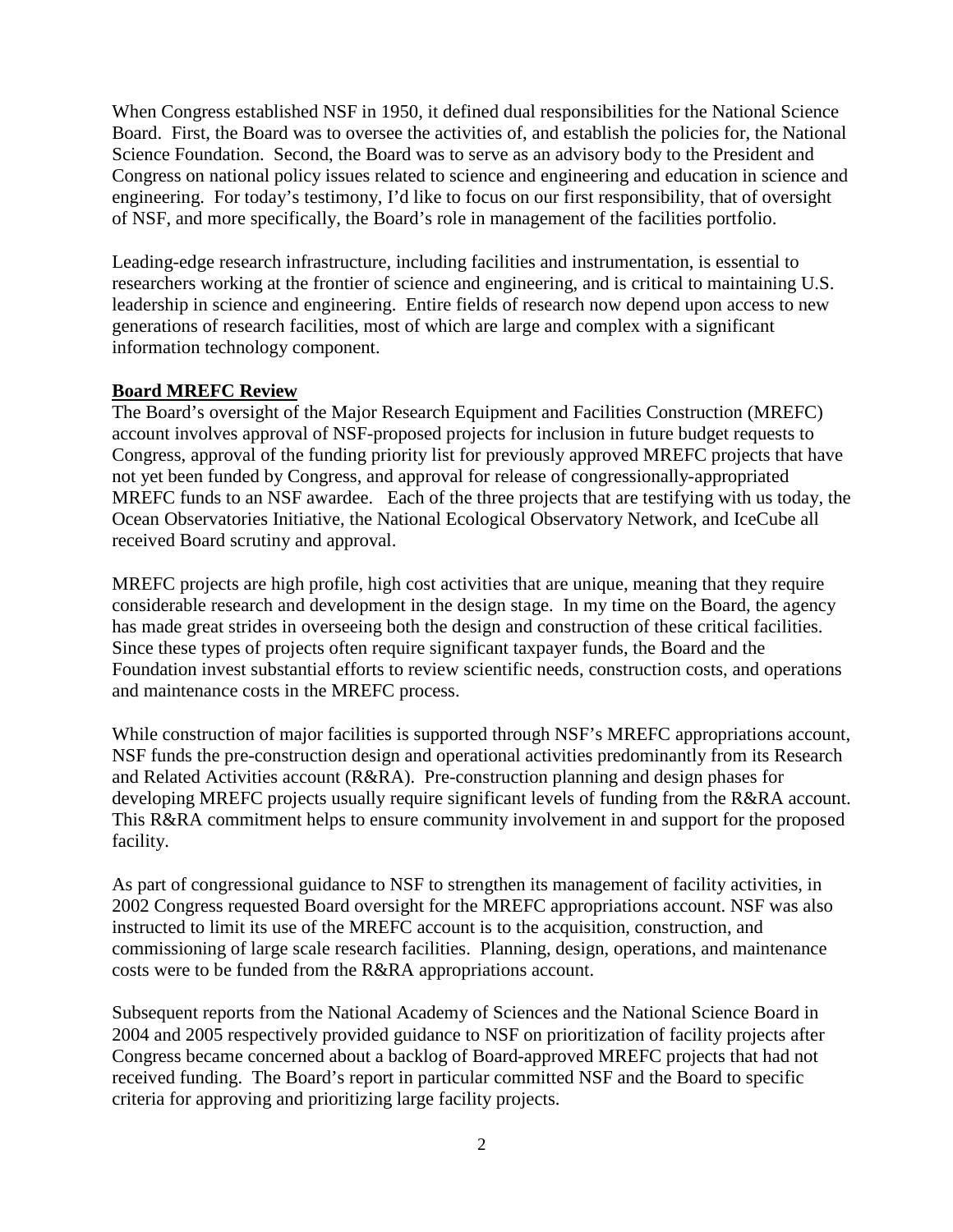Additional policies for funding MREFC projects were approved by the Board in 2005. Those policies specify that the Board is to concur on the readiness of projects to proceed to the final design phase. As a matter of practice, the Board had often been provided with information on the status of candidate MREFC projects during their planning and pre-construction design phase. The most recent enhancement to this policy is the timeline for the Board's MREFC Process, which was approved by the Board in February 2010. As the part of this timeline, the Board now receives this information in association with its annual facilities portfolio review.

Also feeding into the current oversight process was a 2008 Board report to Congress required by the 2007 America COMPETES Act. COMPETES directed the Board to evaluate the appropriateness of NSF's policies for preconstruction funding and maintenance and operations costs for major research equipment and facilities. The report concluded that the Board should be more formally engaged in reviewing all post initial proposal stages for MREFC projects.

### **Overview of Board Involvement in Facilities**

Board oversight of facilities supported by NSF continues to evolve. For individual projects that will be funded through the MREFC, Board review and approval is mandated by statute. The Board's Committee on Program and Plans (CPP) has jurisdiction over these individual project awards. In order to ensure balance across the Foundation, the Board has recently instituted an annual facilities portfolio review which is conducted each May. This function, which reviews both MREFC projects and smaller multi-user facilities, is part of the responsibilities of the Committee on Strategy and Budget's Subcommittee on Facilities (SCF).

When considering a facility project for approval, the Board reviews the need for such a facility, the research that will be enabled, the readiness of plans for construction and operation, construction budget estimates, and operations budget estimates. Prior to formal Board consideration, however, NSF supports substantial planning efforts by the scientific community. These potential facilities are often subject to years of research and development planning and preparation before they are ready for inclusion in a funding request to Congress.

# **Outline of NSF Process for MREFC**

For MREFC projects, NSF designates four project evolution phases of this planning and preparation: (1) conceptual design, (2) preliminary design, (3) final design (readiness), and (4) construction. As previously mentioned, Board involvement in each of these phases has evolved over the past several years. It now includes approval of each individual project at the final design phase and reviewing the facilities portfolio as a whole.

The conceptual design phase involves the formulation of science questions, defining requirements, and identifying enabling technologies and high risk factors. During the conceptual design phase, NSF may award funds to academic institutions to organize one or more workshops to solicit essential input from the user community and other stakeholders. Top down cost, contingency, and risk analyses are included in this phase, which concludes with an initial proposal submission to NSF.

Budgeting for contingency includes planning, risk identification, analysis, response planning and monitoring and control of project resources, including contingency funds. Currently, NSF senior management and the agency's Office of the Inspector General are working closely on resolving differing interpretations of contingency cost standards. The Board, through its Audit and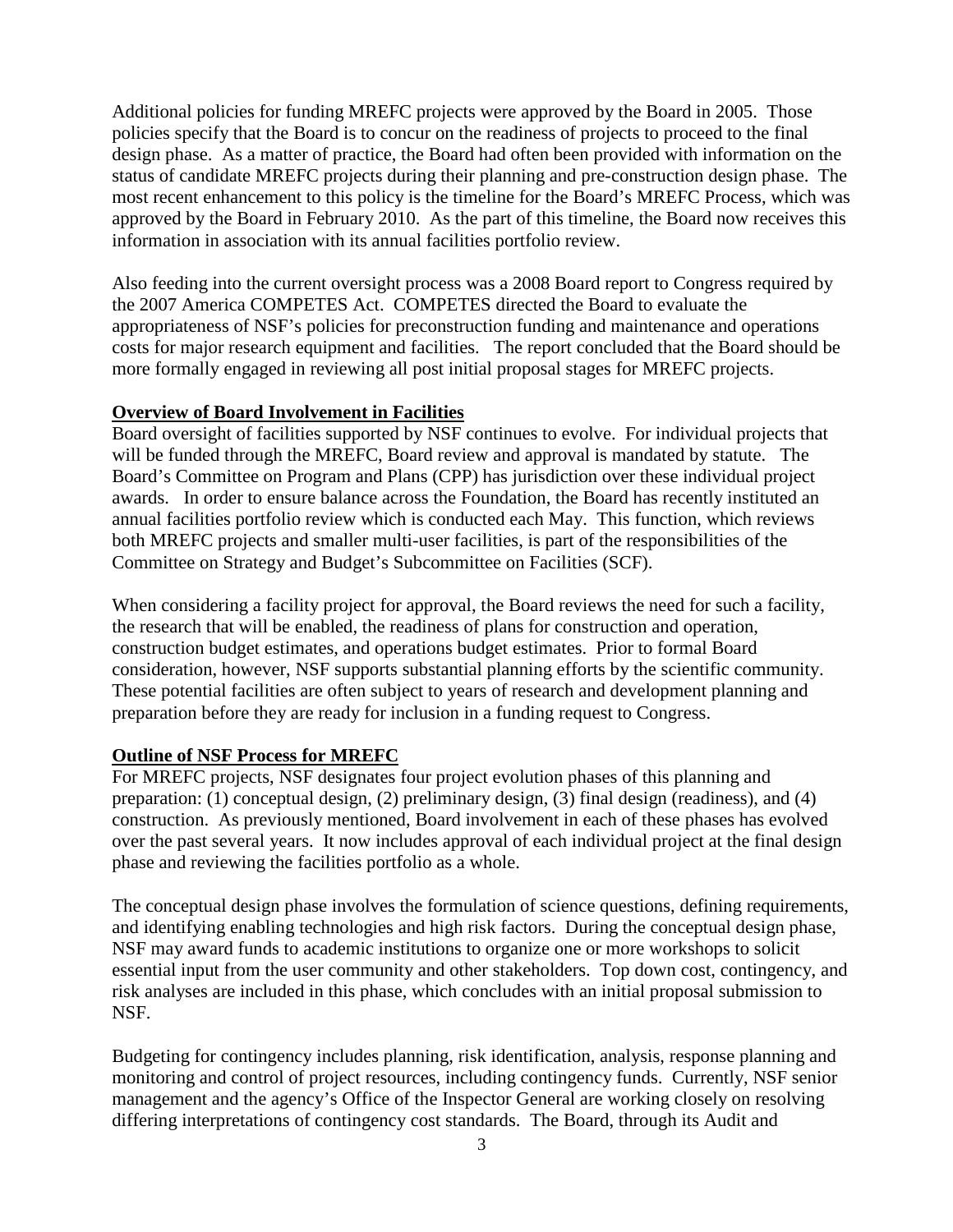Oversight Committee, receives updates on these negotiations at each meeting and we are pleased with the progress made to date.

The subsequent phases for MREFC projects, preliminary design, final design, and construction, also involve NSF awards for the preparation of the more detailed designs. Multiple design awards may be made, particularly in the preliminary design phase, so that competing approaches can be evaluated through NSF's Merit Review process. After NSF has identified projects that warrant progression from the preliminary design phase to the final design phase, the Board approves the project before it is included in a future budget request. This is done initially by CPP and then the full Board in the late spring of each year. The Board's Committee on Strategy and Budget (CSB) then meets in the summer to review and approve NSF's budget submission to OMB. This submission also requires full Board approval.

## **Board oversight of Facilities and Research Infrastructure**

Another concern identified in the Board's 2008 report to Congress was the growing cost of operations and maintenance (O&M) of existing and planned major-user research facilities. The issue was that the rising O&M costs, if not carefully managed, could eventually crowd out investments in core research activities, especially in those disciplines where facility funding was dominant.

As a result of these findings, the Board established the Subcommittee on Facilities in February 2009 to oversee the Foundation's portfolio of facilities projects. This Subcommittee provides guidance to the Board on strategic planning for the NSF funded research equipment and facilities portfolio. The subcommittee's activities include an annual review of existing MREFC and R&RA large and mid-size research facilities and infrastructure, and their impact on long-term budgets within the Foundation.

The SCF reviews all phases of a facility – design, development, construction, operations, and retirement. As part of its review of facilities, the Board conducts a joint meeting of CPP/CSB in February to hear details of the NSF Facilities Plan for projects anticipated in the next year. The plan, an overview of the portfolio of NSF large multi-user facilities across all life-cycle stages, contains information about the planning and budgeting process for facilities under construction and planning and a brief status reports on the projects in construction funded through MREFC account. This year's Plan included information about the portfolio of operating facilities: Divisional considerations for balancing investments and research with operating support for infrastructure, interrelationships among the portfolio of facilities, life-cycle considerations, and sunsetting provisions.

After the Facility Plan discussion, the Board conducts an annual portfolio review of projects at its May meeting. The objectives of this review are to examine the interrelationships between the proposed facility development and other activities across the Foundation to help guide the appropriate balance of investment in infrastructure and research. The review also examines the budgetary consequences, operations costs and future liabilities of further development, and guides NSF in managing risk and being able to respond to opportunities. It also can guide policies and recommend specific action for the coordination and optimization of partnerships between NSF and other agencies, private foundations, and foreign entities.